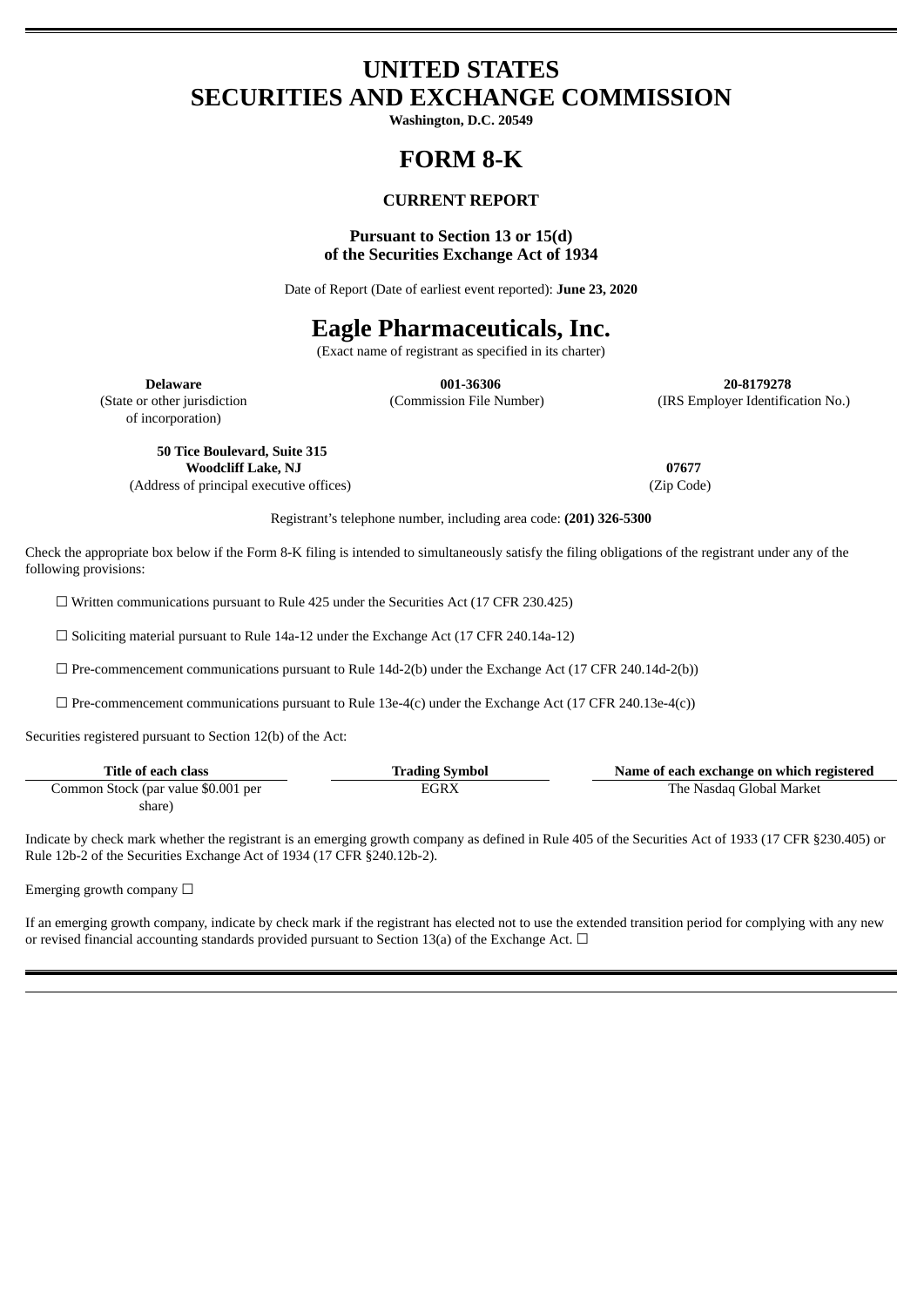#### **Item 5.07 Submission of Matters to a Vote of Security Holders.**

Eagle Pharmaceuticals, Inc., or the Company, held its 2020 annual meeting of stockholders, or the Annual Meeting, on June 23, 2020, at which a quorum was present. At the Annual Meeting, the stockholders of the Company voted on the below proposals, each of which is described in more detail in the Company's definitive proxy statement on Schedule 14A, or the 2020 Proxy Statement, filed with the U.S. Securities and Exchange Commission on April 29, 2020. The following sets forth the certified voting results, including the number of votes cast for and against each matter, and if applicable, the number of abstentions and broker non-votes with respect to each matter.

(i) The stockholders elected two directors to serve as members of the Company's board of directors until the 2023 annual meeting of stockholders. The stockholders present in person or by proxy cast the following numbers of votes in connection with the election of directors, resulting in the election of both director nominees.

| <b>Nominee</b>         | <b>Votes For</b> | <b>Votes Withheld</b> | <b>Broker</b><br><b>Non-Votes</b> |
|------------------------|------------------|-----------------------|-----------------------------------|
| <b>Steven Ratoff</b>   | 8.806.312        | 2,948,590             | 744,313                           |
| <b>Robert Glenning</b> | 8,671,366        | 3,083,536             | 744,313                           |

(ii) The stockholders ratified the selection by the audit committee of the Company's board of directors of BDO USA, LLP as the independent registered public accounting firm of the Company for fiscal year 2020. There were 12,277,095 votes cast for the proposal; 94,229 votes cast against the proposal; 127,891 abstentions; and there were no broker non-votes.

(iii) The stockholders approved, on an advisory basis, the compensation of the Company's named executive officers, as disclosed in the 2020 Proxy Statement. There were 6,399,502 votes cast for the proposal; 5,228,026 votes cast against the proposal; 127,374 abstentions; and there were 744,313 broker non-votes.